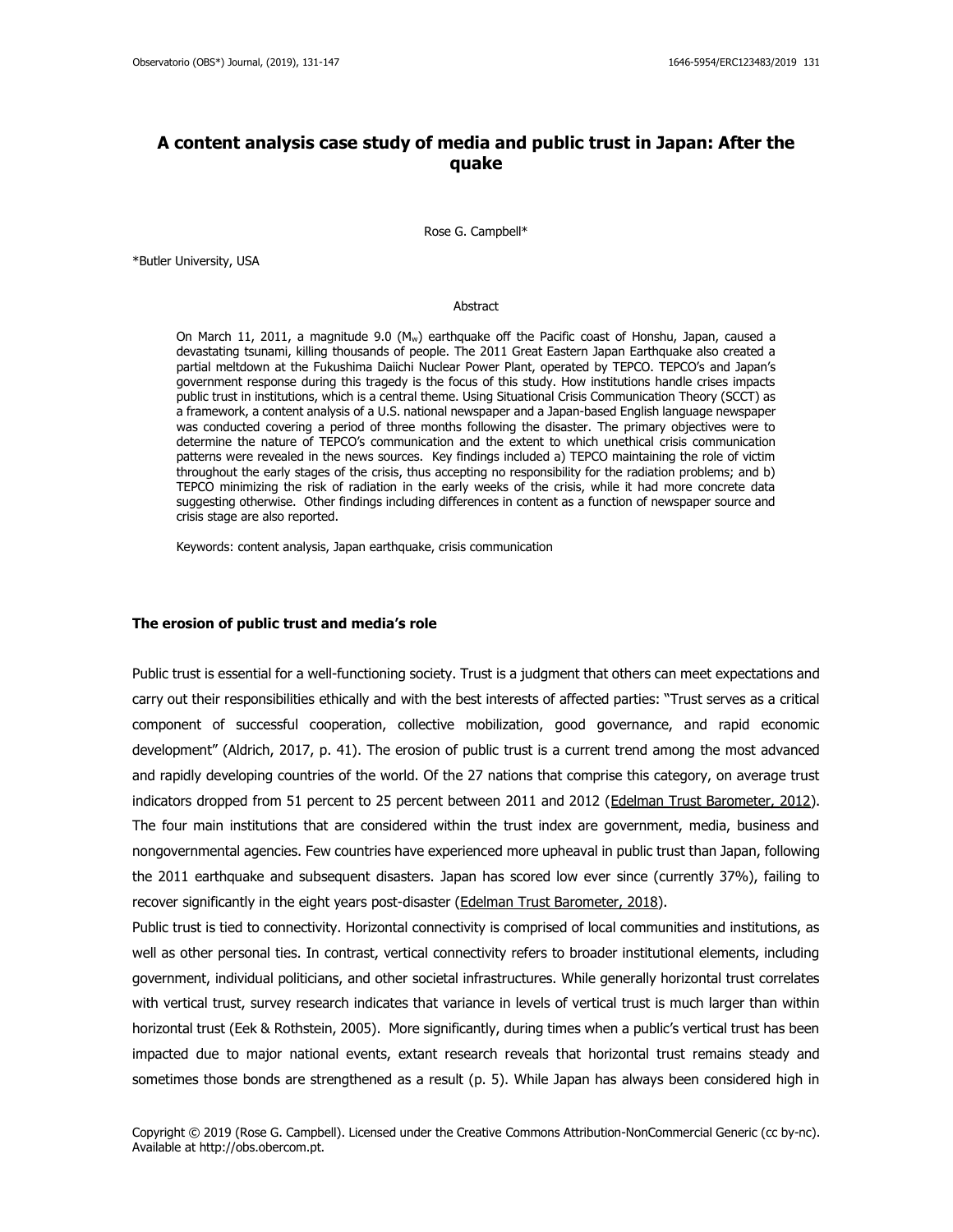cultural trust, that term relates more to horizontal connectivity. As a collectivist society, they share behaviors and social norms that embrace conformity, which support mutual trust. Major tragedies, such as the 2011 Great Eastern Japan Earthquake, can impact navigation between these two dimensions of connectivity. Aldrich (2017) argues that disasters serve to amplify existing rifts in trust, thereby increasing the chasm between vertical and horizontal networks.

## **Crisis background**

 $\overline{a}$ 

Media studies are effective diagnostic tools for examining the central causes for diminished public trust. Digital communication has both transformed the manner in which institutions respond to crises and shaped the public's expectations for crisis information. Most mainstream media, including those using a traditional print platform for news delivery, have an online presence and report breaking news and updates as they emerge. Public demand for immediacy and the media's ability to provide it, often lead to serious fact and judgment errors that can mislead people about safety and contribute to the erosion of public trust in institutions.

These problems are augmented in times of crises, especially those involving massive loss of lives. On March 11, 2011, a magnitude 9.0 (M<sub>w</sub>) earthquake hit off the Pacific coast of Honshu, Japan, causing a devastating tsunami, with waves as high as 40 meters. More commonly known as the 2011 Great Eastern Japan Earthquake, the event and resulting tsunami killed 15,895 people, injured several thousand more, and 2,539 are still listed as missing. <sup>1</sup> The earthquake also spurred several nuclear events at the Fukushima Daiichi Power Plant (operated by Tokyo Electric Power Company or TEPCO). The resulting radiation leak added to the earthquake tragedy and continues to be a concern today. For example, many countries initially banned fish imports from radiation-affected prefectures in Japan (The [Japan Times, September 6, 2013\)](https://www.japantimes.co.jp/news/2013/09/06/national/south-korea-bans-fishery-imports-from-eight-prefectures-on-radiation-fears/#.XIBl39FS_0E) and South Korea continues to dispute Japan's food safety claim, in spite of the World Trade Organization's support of Japan's safety assurances. 2 Because the radiation leak was an outcome of the disaster, but was viewed as preventable, the public and media focused relentlessly on TEPCO's reactions, responses, and communications following the announcement of the partial meltdown.

Today, Japanese citizens have a greater voice in the energy debate. Locals must give their consent to any nuclear-related activities and citizens have demanded regular maintenance checks. While all plants were initially shutdown, some have gradually reopened. Before the Fukushima accident, 54 operating nuclear power plants accounted for 30 percent of Japan's energy needs, with plans to increase reliance on this source to 50 percent by 2030. After the accident, this plan was revised. As of 2018, Japan had 42 operable nuclear reactors, with eight reactors in five power plants in use [\(World Nuclear Association, February 2019\)](http://www.world-nuclear.org/information-library/country-profiles/countries-g-n/japan-nuclear-power.aspx).

TEPCO's and other authorities' communications surrounding that earthquake and resulting radiation leak are the focus for the present study. A tragic event with residual risk and no clear end in sight, the case offers a

<sup>&</sup>lt;sup>1</sup> [National Police Agency of Japan](https://www.npa.go.jp/news/other/earthquake2011/pdf/higaijokyo_e.pdf) (September 10, 2019). Victim report from the Great Eastern Japan Earthquake.

<sup>&</sup>lt;sup>2</sup> [Kyodo Wire Services](https://www.japantimes.co.jp/news/2018/04/10/national/south-korea-appeals-wto-ruling-import-ban-japanese-seafood/#.Xee0ASV7k0R) (April 2013). South Korea appeals WTO ruling against import ban on Japanese seafood. (In The Japan Times.)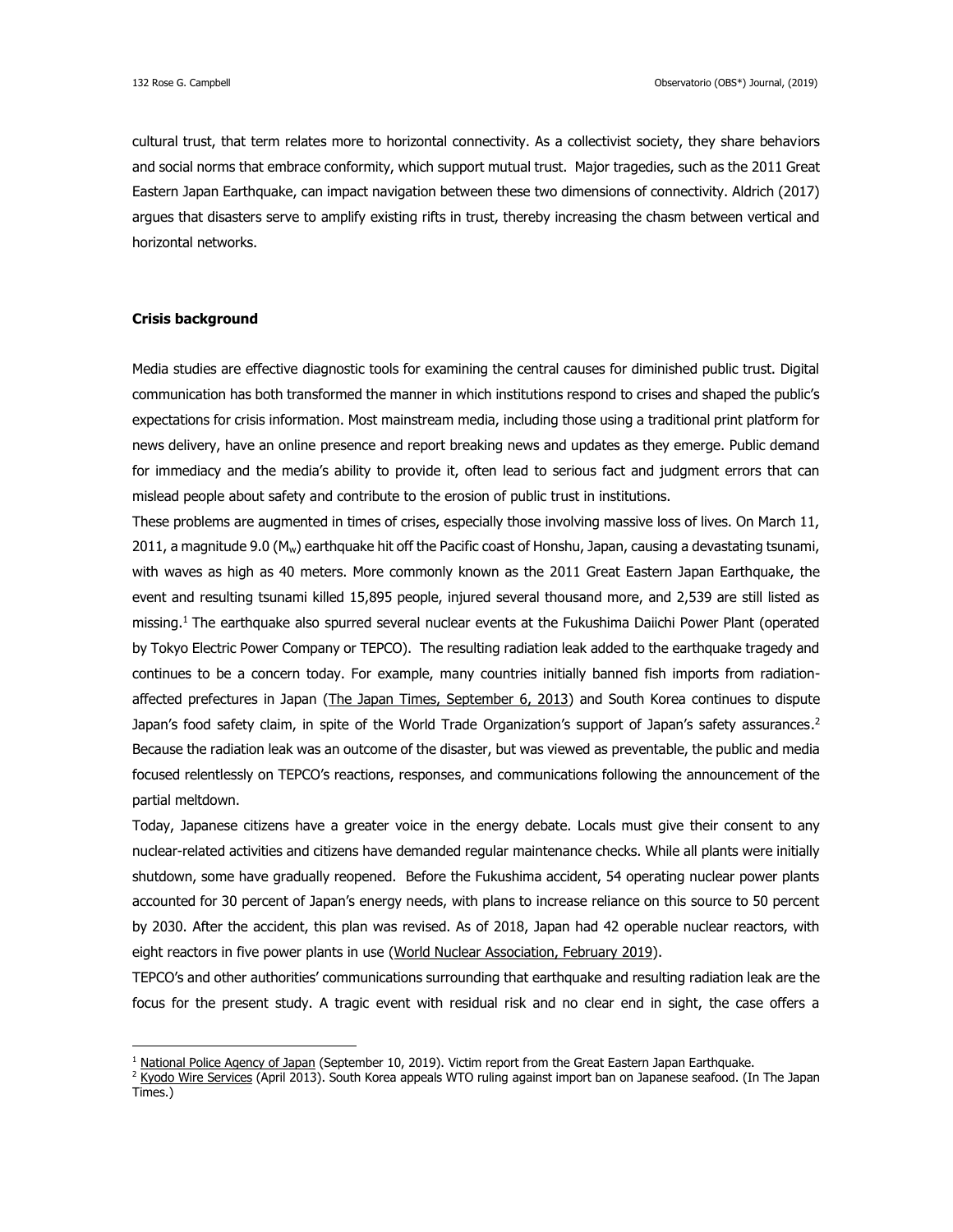contemporary lens for viewing corporate or institutional crisis communication in action. It also serves to illuminate the behaviors and sources that contributed to diminished trust among vertical connections that remain today (Edelman Trust Barometer, 2018). After a crisis, organizations are under great scrutiny; every comment, press release, press conference comment, website blurb, and white paper issued can be studied to determine a chronology of planned and extemporaneous crisis response in a given context. Public stakeholders' perceptions of an organization's communication following a devastating crisis are powerful predictors of an organization's future success or failure (Fediuk, Coombs, & Botero, 2010; Penrose, 2000; Salgado, Ruão, & Machado, 2015). In the case of TEPCO, public trust was diminished as the organization took several missteps in attempts to minimize risks associated with the Fukushima nuclear power plant. Complications emerged related to government and other agencies' roles (e.g., the Nuclear and Industrial Safety Agency) in responding to the nuclear crisis, as well. In ["Letting Radiation Leak, But Never Information,"](https://www.japantimes.co.jp/community/2011/04/05/issues/letting-radiation-leak-but-never-information/#.XIBuHdFS_v0) Arudou (2011) aptly describes flawed communication coming from multiple sources, including the mainstream media. He argues that the public, too, is at fault, as grassroots advocacy has never been the norm in Japan. The rise of citizens' use of social media worldwide during times of social unrest and for activism purposes has been well documented (e.g., Cardoso, Lapa & Fátima, 2016), but in Japan's case in 2011, institutional media were valued highly as reliable and credible sources [\(Pew Research Center, 2011\)](https://www.people-press.org/2011/03/22/most-are-attentive-to-news-about-disaster-in-japan/). Nevertheless, contradictory information reported in mainstream media led to greater public scrutiny of TEPCO. Spurred by their uncertainty of nuclear power plants' safety, citizens' actions led to widespread efforts to shut down all of Japan's nuclear power plants initially. $3$ 

### **Effective crisis communication**

 $\overline{a}$ 

W. Timothy Coombs, a leading scholar on crisis communication, defines a crisis as "the perception of an unpredictable event that threatens important expectancies of stakeholders and can seriously impact an organization's performance and generate negative outcomes" (Coombs, 2007b, p. 2). Although no universally accepted definition of "crisis" exists, Coombs argues some commonalities are prevalent, including a degree of uncertainty in cause and outcomes.

Crisis management, on the other hand, is defined by Coombs as "a set of factors designed to combat crises and to lessen the actual damages inflicted," with the primary goal to minimize negative effects upon the organization and stakeholders (Coombs, 2010, p. 20). While this definition seems to elevate the organization as the entity that needs equal protection during and following a crisis involving health risk, the main goal of crisis management is to reduce risk and protect all stakeholders and elements from harm, whether they are the public or employees, or the environment. If managed well, then financial and reputational damage can be minimized, as well.

Crisis management has three stages, which include pre-crisis planning or "mitigation" (identifying possible risks and creating comprehensive plans to deal with each contingency), the crisis response (in progress), and post-

<sup>&</sup>lt;sup>3</sup> [CNN Staff Report \(September 16, 2013\). Japan shuts down last nuclear reactor --](https://edition.cnn.com/2013/09/15/world/asia/japan-nuclear-reactor-shutdown/index.html) for now.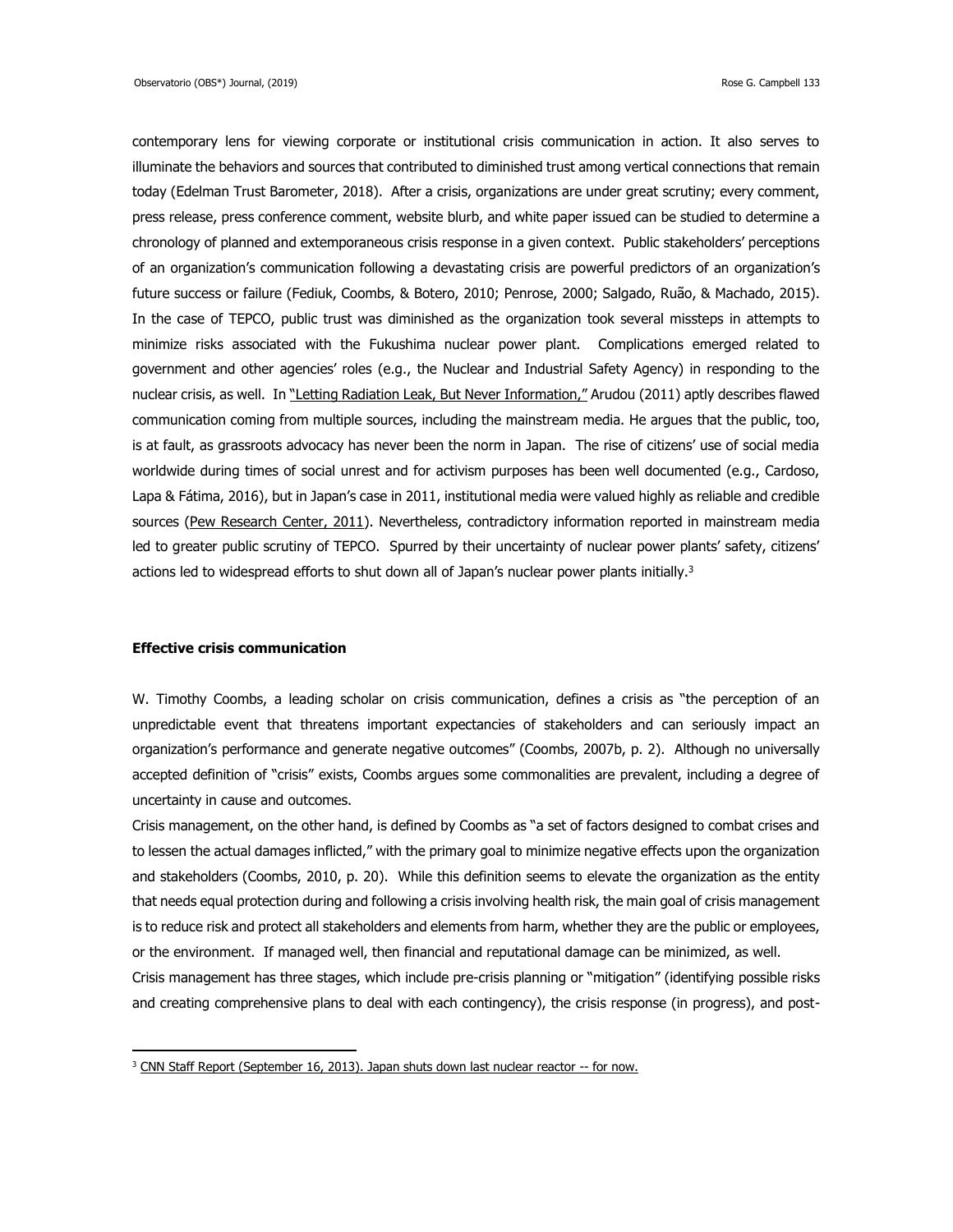crisis communication (Coombs, 2010; Pearson and Clair, 1998). In a crisis, it's the latter two stages that are in the public eye and evaluated, but the comprehensiveness of pre-crisis planning determines the organization's (eventual) crisis communication effectiveness.

While some crises have distinct stages that are knowable and divisible, such as a weather disaster or a major accident in a factory, the crisis involving TEPCO and the Fukushima nuclear power plant is much more complex. In this case, the crisis was the direct result of a natural disaster, a major earthquake; but the crisis was ongoing, as radiation remained a threat to employees, the environment, and people in surrounding communities for weeks to come. The Exxon oil spill in Valdez, Alaska is another crisis example with similar complexity (see Johnson, Darrin & Sellnow, 1995). Additionally, because radiation risk assessment requires some knowledge of complex scientific information, public perceptions of TEPCO's responses would likely vary as a function of individuals' knowledge level. Any context involving risk uncertainty, combined with data complexity, will heighten laypeople's fears and subsequently shape their views of the communicator (Brashers, 2001). Additionally, people's perceptions of an organization's crisis communication may be complicated when foreign companies are involved and people from different nationalities and cultural backgrounds are affected (Link, 2012).

Uncertainty arises due to disagreements within the scientific community, such as the dispute involving the safety of nuclear power and the effects of radiation, and the different thresholds of exposure that are considered in both situations. These definitional struggles illustrate the profound problems with policy-making and are at the heart of current work on risk in social theory. "It is argued that the neglect of questions of agency which are central to definitional struggles has led to some theorists presenting risks as inevitable concomitants of technological and cultural developments leaving them in the grip of political quietism" (Miller, 1999). For example, government agencies involved with protecting consumers purportedly use sound scientific reasoning to support decisions. Without scientific agreement on nuclear power safety, or even whether radiation leaks can be prevented in the case of natural disasters such as an earthquake, organizations will face difficulty appearing credible in their communications.

The issue of scientific clarity was at play during the mad cow disease crisis in the U.S., because some public health researchers had raised concerns previously about the widespread impact should BSE become a threat to our food supply. The public was wary of government responses that minimized the potential threat (Campbell & Sato, 2010). But it is also true that *maintaining* or creating the state of uncertainty can be an effective communication stance. For those who fear imminent danger, socially constructing the state of uncertainty in regard to risk can be ameliorative (Sato & Campbell, 2014).

## **Situational Crisis Communication Theory**

Effective crisis communication must take into account all of these issues discussed above, including crisis context, stage, and complexity; as well as location, culture and uncertainty surrounding the event. To address these issues fully, several crisis communication models and theories apply. One of the most comprehensive frameworks that addresses these issues and reflects best practices in crisis communication is Coomb's (2007a)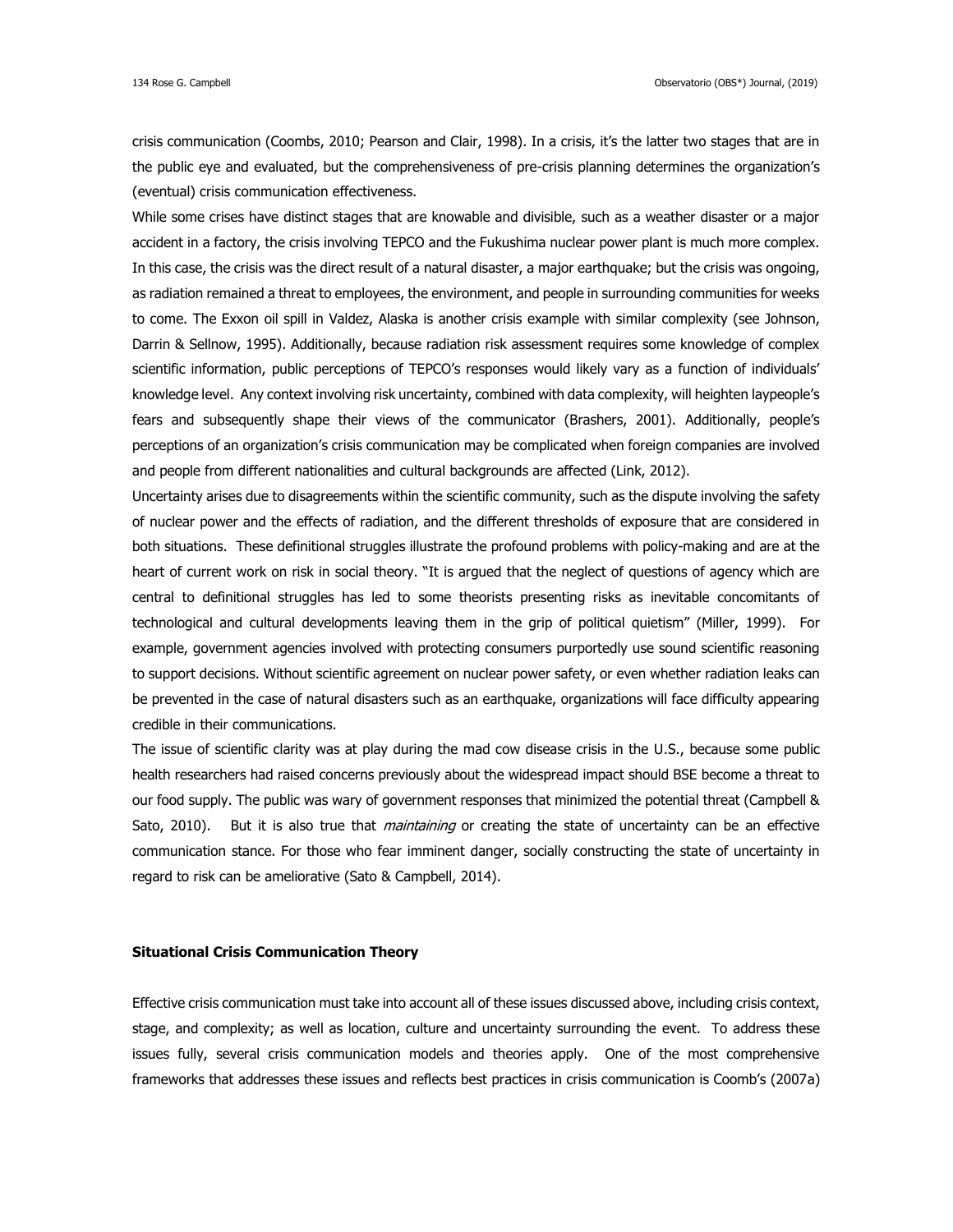Situational Crisis Communication Theory (SCCT). Informed by Attribution Theory (Coombs & Holladay, 1996), SCCT presents strategies that are both honest and essential to thwarting negative public reactions. SCCT acknowledges that stakeholders' attributions about an organization shape their subsequent reactions and responses. In a crisis, publics quickly assess and evaluate an organization's reactions and construct opinions about the type and nature of the communication. In particular, people tend to search for "causes of events (make attributions), especially those that are negative and unexpected" (Coombs, 2007a, p. 165). Anger and sympathy are the dominant emotions in response to crises, and these emotions combined with a need to attribute responsibility for the crisis drive people to action.

SCCT describes factors taken into consideration when assessing an organization's crisis response. Determining responsibility for a crisis is a primary aim of publics and these fall into three categories: corporation is a victim (low crisis responsibility/threat), corporation experiences an accident (minimal crisis responsibility/threat), and corporation intentionally caused the events that led to the crisis (strong crisis responsibility/threat). After responsibility is determined, people consider the organization's crisis history and reputation, which further shape their views of the organization.

SCCT identifies four main crisis response strategies typical of organizations: denial, diminishing, rebuilding, and reinforcing (Coombs 2007a). Denial is when an organization completely avoids taking any responsibility for a crisis. Within the "denial" category are three typical approaches: attack the accuser, outright denial, and scapegoating. An organization engaging in diminishing strategies acknowledges some degree of culpability but minimizes the seriousness of the event. This category includes two major approaches: justification and excusemaking. Rebuilding strategies include offering compensation to victims and/or apologizing for the crisis, expressing regret and ingratiation, expressing concern and compassion, with an aim to create positive public perceptions. Finally, reinforcing strategies use praise of others and reminders of past good deeds to bolster the public's confidence (Cooley & Cooley, 2011; Coombs, 2010). These four strategy types have been simplified to three terms, including deny, deal and diminish ("rebuilding" and "reinforcing" are considered as one category— "deal").

Because SCCT is a public-centered theory that focuses on ethics, the theory provides an elegant framework for assessing formal organizational communication during a crisis. It also allows researchers to draw conclusions regarding the ethics of crisis communication, by categorizing management responses into discreet strategy categories. Crisis management, as revealed in media portrayals, strongly correlates with a public's trust in institutions, impacting vertical connectivity levels (Eek and Rothstein, 2005).

## **Contemporary application: TEPCO and the 2011 Great Eastern Japan Earthquake**

The present study examines TEPCO's crisis communication as revealed in news content, applying SCCT's taxonomy. Specifically, a content analysis was conducted of media coverage regarding the events surrounding the aftermath of the earthquake and tsunami, and specifically regarding the Fukushima Daiichi nuclear power plant, operated and owned by TEPCO. Examining news portrayals is an effective way to assess how well an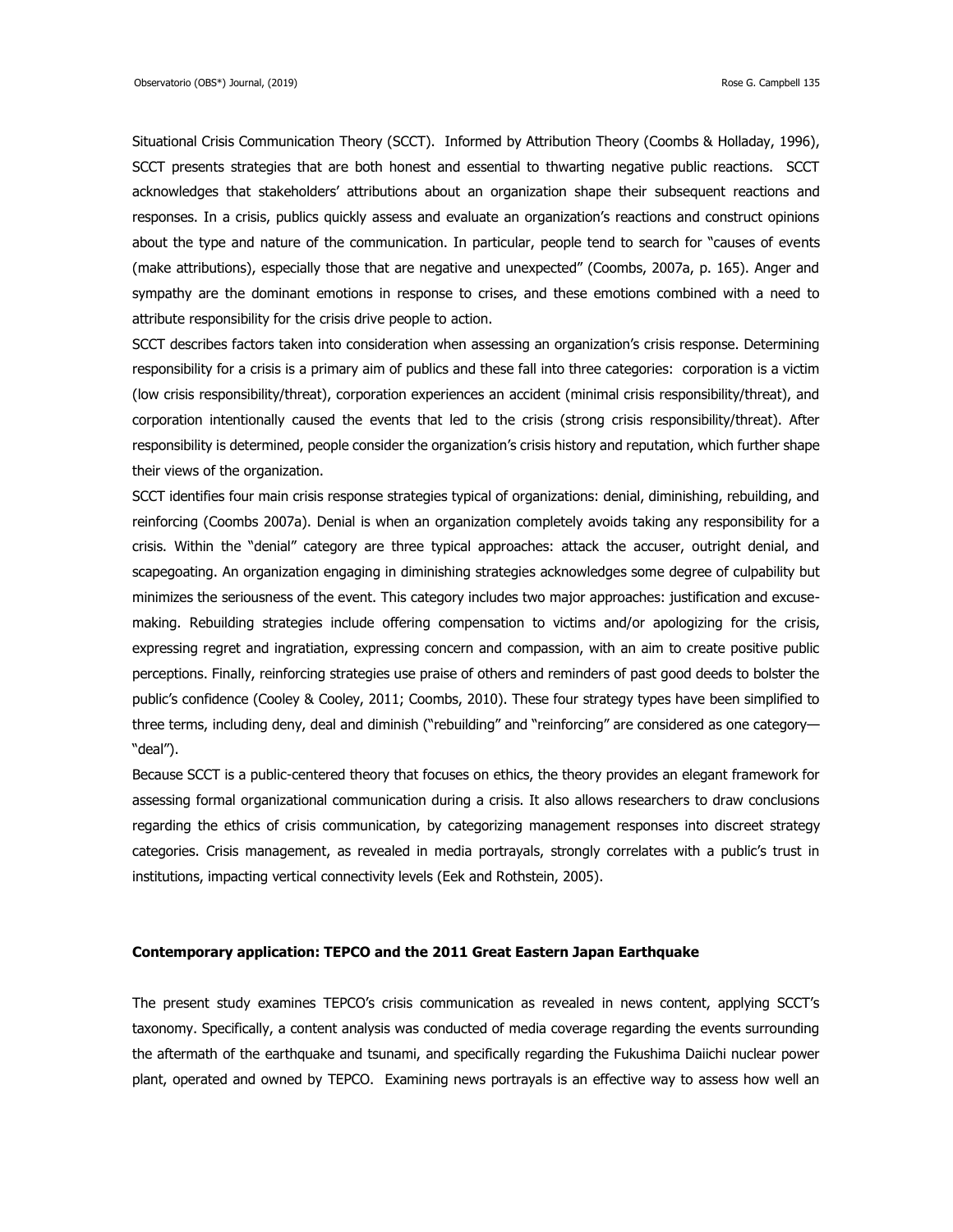organization handles a crisis. Because of the widespread criticism of TEPCO in regard to the Fukushima Daiichi nuclear power plant, of particular interest was whether specific unethical communications were employed that could be accounted for by SCCT.

News organizations represent just a fraction of what people are exposed to in a digital world that includes both mass communication and mass personal communication. Yet, we do know that many people turn to established news institutions as credible sources during crises. Media represent a key component of a society's vertical (trust) network, as well. In media-saturated environments, prominent news organizations still are regarded as highly reliable and accurate news sources during a crisis. According to the Agenda Setting Theory of the Press (McCombs, 2005), individuals often form perceptions of issues and topics based on news portrayals; they judge the relative value and significance of the information based on the degree of prominence afforded it by media organizations. This remains true in many societies today, especially in Japan, where general readership is among the highest in the world. This was true even in 2013, two years post-disaster. A report by a University of Tokyo scholar indicated that while newspaper advertising revenue declined, circulation remained high: "The chief reason is that for most Japanese adults over a certain age, newspapers (are) not merely an information medium but an integral part of their lifestyle. If you are an adult in Japan, chances are that one of the first things you do after getting up in the morning is to go to your mailbox and collect your morning paper." <sup>4</sup> Additionally, Japan is home to the largest circulated newspaper in the world, The Yomiuri Shimbun.<sup>5</sup> [\(World Atlas, 2019\)](https://www.worldatlas.com/articles/newspapers-with-the-highest-circulation-in-the-world.html).

While content analysis methodology alone cannot test Agenda Setting effects and reveal the impact of news content on people's attitudes and behaviors, extant research does show that media consumers frame issues based on the angle taken by their dominant news source. Japan's established reliance on institutional news media at the time of the 2011 disaster is an indicator that mainstream news media played a prominent role in citizens' information-seeking behavior. Thus, a study of news content surrounding this crisis will provide some insight regarding how the public likely views an organization like TEPCO at the center of the controversy.

## **Research questions regarding TEPCO's crisis response, as portrayed in the selected newspapers:**

R1: What was the nature of media coverage (number of articles, length, prominence)?

- R2: What types of sources were cited or quoted in articles?
- R3: What were the primary topics addressed?

 $\overline{a}$ 

R4: What level of health risk did TEPCO communicate to the public regarding its damaged power plant and did it differ as a function of a) newspaper source and b) crisis response timeline?

R5: To what degree did TEPCO engage in unethical crisis communication responses (SCCT's deny, deal and diminish) and were any strategies used more often than others?

R6: Were there significant differences in coverage as a function of the news source?

 $4$  [Kaori, H. \(2013\).](https://www.nippon.com/en/currents/d00097/japan%E2%80%99s-newspaper-industry-calm-before-the-storm.html) Japan's newspaper industry: The calm before the storm. Nippon.com.

<sup>5</sup> [World Atlas.](https://www.worldatlas.com/articles/newspapers-with-the-highest-circulation-in-the-world.html%20%20World%20Nuclear%20Association%20(February,%202019).%20Nuclear%20Power%20in%20Japan.%20http:/www.world-nuclear.org/information-library/country-profiles/countries-g-n/japan-nuclear-power.aspx) Newspapers with the highest circulation in the world. (Retrieved December, 2019)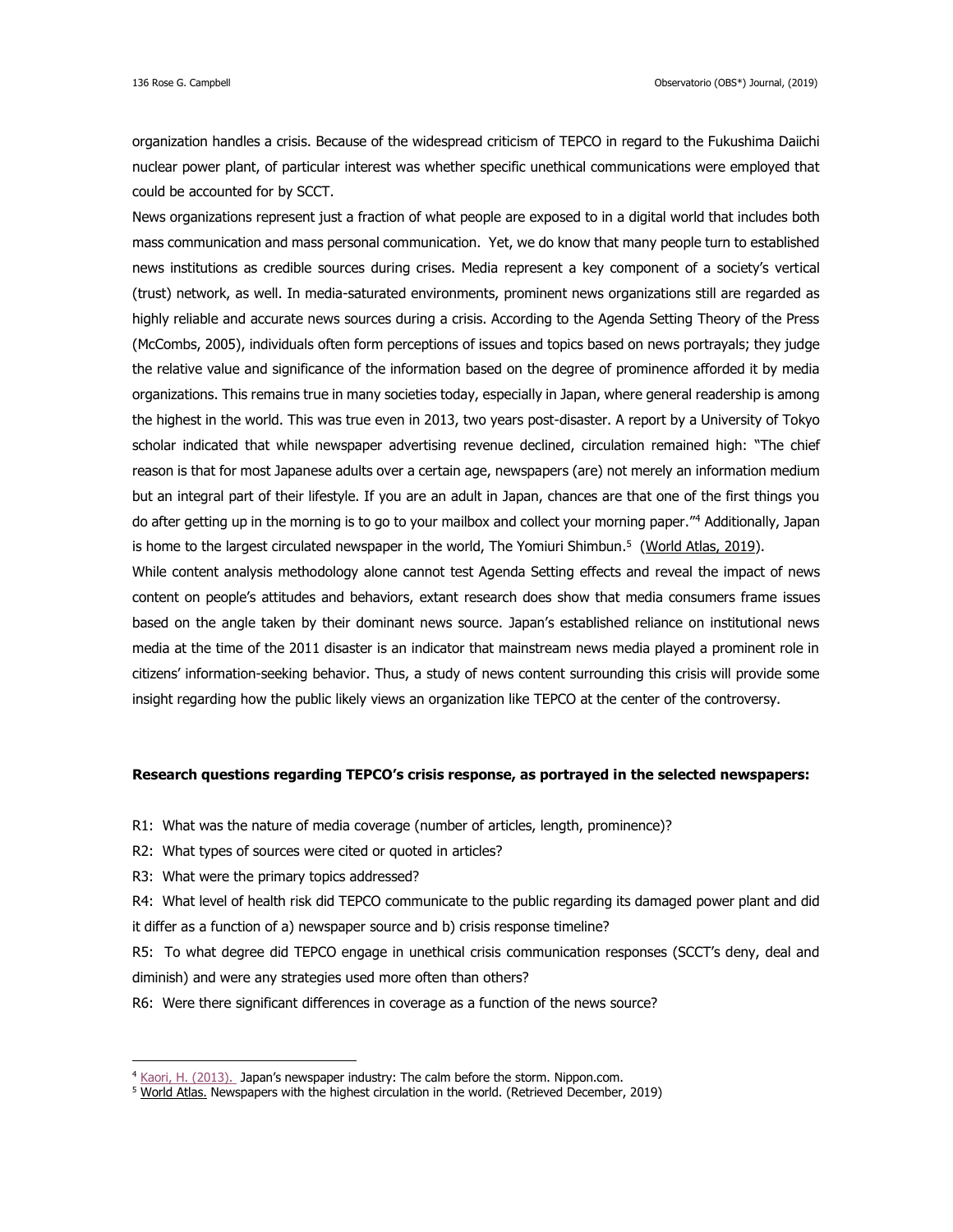## **Method**

#### Content analysis

To answer the proposed research questions, a content analysis was performed. A content analysis is a systematic, valid, and reliable method used to evaluate specific media content (Krippendorf, 2004). For this study, a content analysis was conducted on two newspapers to evaluate TEPCO's response to the 2011 Great Eastern Japan Earthquake, as well as to compare disparities in media coverage among the two newspapers.

### Sample Inclusion Rules and Unit of Analysis

Because of the impact of the earthquake, and the worldwide attention afforded it rightfully, two newspapers were selected for the study: One U.S. national newspaper as well as one Japan-based English language newspaper. The New York Times was selected for this study as it is the third largest circulated newspaper and the largest paid subscriber newspaper in the United States. The New York Times is considered more moderate to liberal leaning in its editorial content, compared to other national U.S. newspapers such as The Washington Post and USA Today, but it was selected because of its large paid circulation and potential for impact on readers' views. While over half of its readers are foreigners, The Japan Times is read nearly equally by Japanese citizens and international publics on some publication days, especially Mondays, and nearly 30 percent have it delivered to their homes. 6

Both a U.S.-based national newspaper and a Japan-based newspaper were selected because the concerns of their audiences in regard to the earthquake will obviously differ. While it may be useful to compare the U.S. coverage with another major Japanese-language newspaper, The Japan Times was selected because of its broad reach and historical significance. Founded over a century ago by a Japanese journalist whose intent was to engage Japanese citizens with international news written in English, today the paper provides critical news for all Japanese citizens as well as the English-language expat community. Eight years after the disaster, articles still are being published in The Japan Times about the Fukushima Daiichi plant. Articles from these two newspapers fitting the criteria (see article inclusion rules below) published over the course of three months comprised the unit of analysis. This represents the time frame of the earthquake and emergence of the radiation leak crisis at TEPCO's nuclear power plant.

Using LexisNexis databases, a census sample of articles from these two newspapers was extracted, using the time parameters of March 11, 2011 through June 11, 2011. These dates represent the early stages of the crisis. All articles in this time frame that mentioned the Fukushima Daiichi plant in some form (and TEPCO or Tokyo Electric + [earthquake or tsunami or radiation]) were selected initially. In order to obtain the final sample, relevance was determined, with all irrelevant or repeated articles excluded. Irrelevant articles included those

 $\overline{a}$ 

<sup>&</sup>lt;sup>6</sup> [The Japan Times, Media Information,](https://cdn.japantimes.2xx.jp/wp-content/uploads/2017/08/jt-nyt-media-info_201708_e_small.pdf) 2017.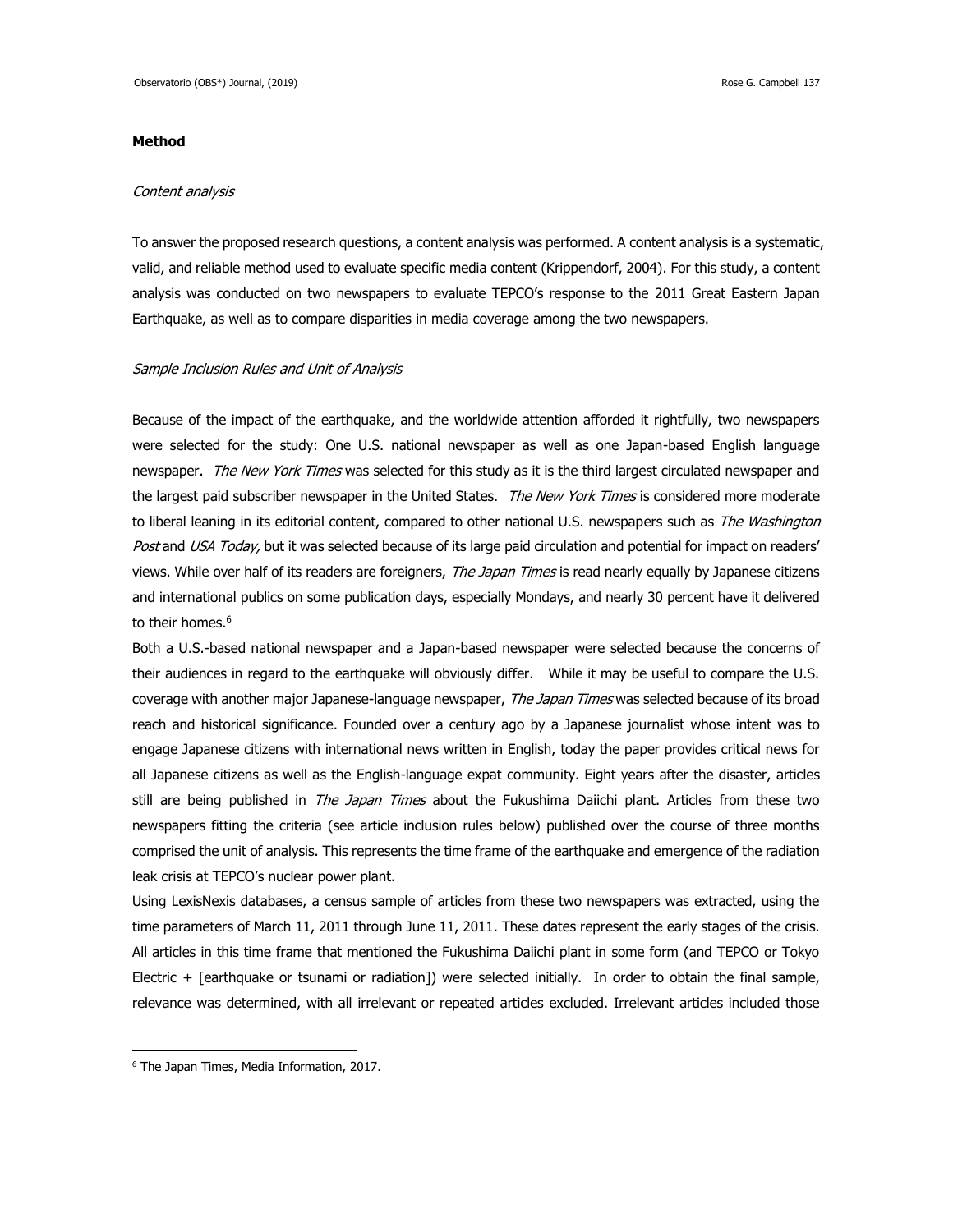repeated from wire services, briefs with short synopses of various aspects related to TEPCO, repeated articles with a correction not affecting the content of interest to the study, as well as those with content unrelated to the present study's focus. For example, an article about someone placing flowers in front of the Fukushima plant would not be included in the study, even though the company name, TEPCO, was in the article and it mentioned the radiation leak, because it did not address the study topic. It simply reported what a citizen did. Articles about the stock prices of TEPCO or potential government bail-outs of TEPCO were not included if they did not also address the particular risk (environment, humans, or animals) situation relevant to the nuclear power plant and only described financial reports. Historical articles about TEPCO's or other utilities' handling of previous problems at nuclear power sites also were not included if they did not address the current situation beyond simply mentioning the event.

### Coding instrument and definitions of variables

A coding instrument was developed for conducting the content analysis. Manifest content such as news source (newspaper type), story length (word count), publication date (month, day) and TEPCO source type were included. Sources cited or quoted within the article were categorized and counted because they are integral to prominence and establishment of credibility. Because the study is focused on TEPCO's crisis response, sources of significant interest for the present analysis included TEPCO internal sources who were cited or quoted. Categories for this variable included: TEPCO spokesperson/public relations professional, TEPCO company official/executive, TEPCO employee at laborer level, TEPCO expert (engineer), and other employee. We also assessed how often Japanese politicians, outside nuclear power experts, regulatory agency representatives, advocacy groups, and international politicians, private citizens, and others were cited or quoted.

A list of definitions was developed to operationalize the key categories (latent content) assessed by coders. First, primary topics were identified by looking at the headline and the first two paragraphs of an article. The primary topic would be prominently mentioned in these two areas while the secondary topics would be mentioned in other areas but less analysis and space were devoted to them. Because this study's focus is on corporate crisis communication, this analysis considered whether the nuclear power plant crisis was a primary topic of the article or if the nuclear crisis was discussed as a sub-topic of other earthquake or tsunami-related content. "Topics addressed" was created as a variable in order to determine the scope of information being covered by the newspapers in regard to the 2011 Great Eastern Japan Earthquake and TEPCO's response. Categories for this variable included: impact on land, water, and/or plant life; impact on humans and/or animal life; clean-up processes or attempts to stop or contain the radiation leak; government comment, government action/policies; human interest; economic impact on tourism and Japanese businesses; economic impact on stock and profits; economic impact on other national/international businesses or industries; comment made by TEPCO; reported action by TEPCO regarding radiation containment; criticism of TEPCO's crisis management response; and "other" (some categories are derived from Villines, 2011).

Level of risk reported by TEPCO and others was coded to determine changes or contradictions in information: no risk discussed, assessment of no risk present, uncertain risk, minimal or minimized risk, moderate risk, high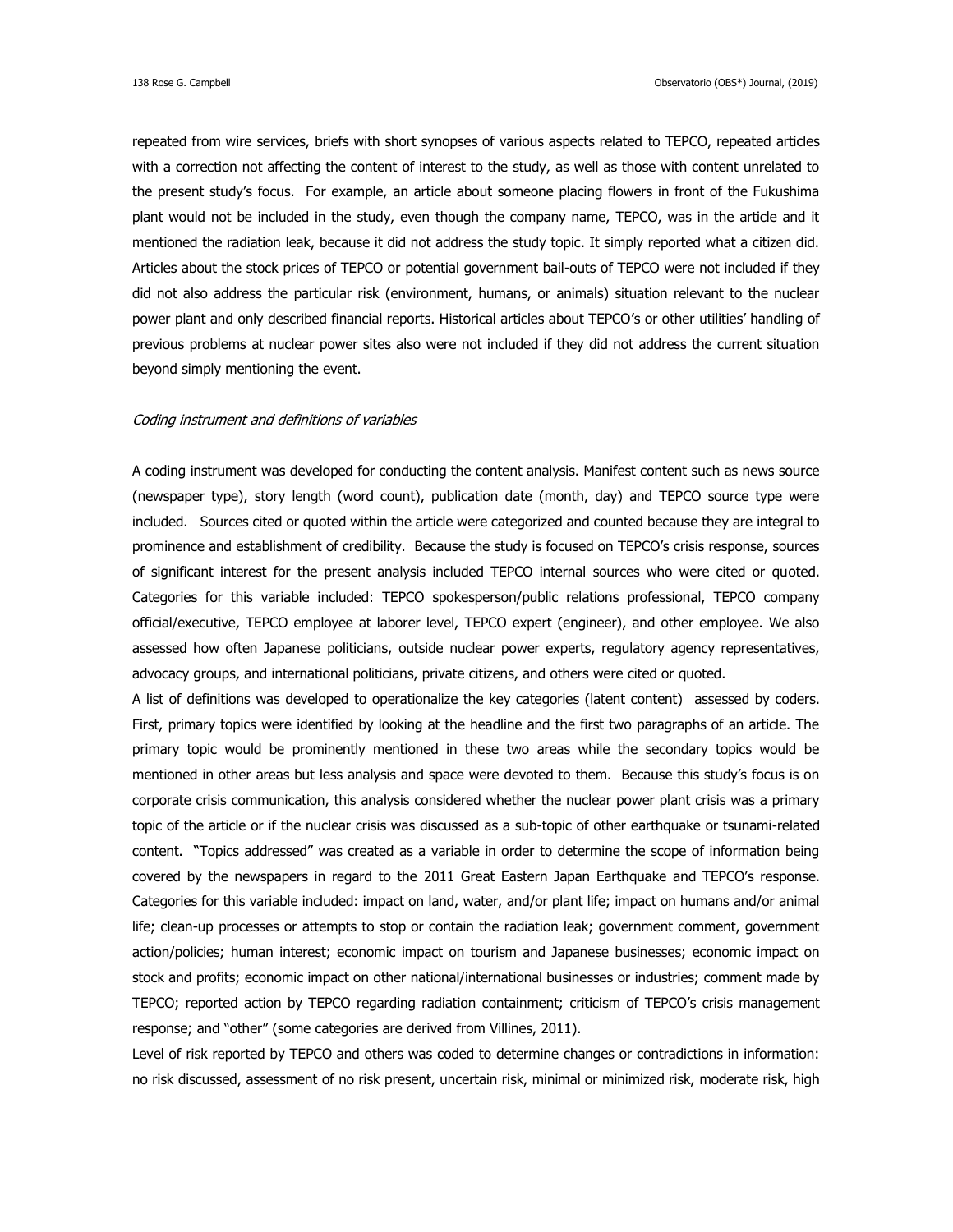risk, and Chernobyl level (the highest on a radiation risk scale is 7, the rating given to Ukraine's Chernobyl incident). Sometimes the scale number was reported and other times simply the type of risk (word descriptor) was given.

The final seven coding categories were based on types of possible unethical responses, as iterated by SCCT. Categories of "denial of responsibility" include attack the accuser, outright denial, and scapegoating (or combinations of these); categories for "diminishes responsibility" include justification and excuse-making; categories of "deal" were assessed in the two original categories of "rebuilding" (offering compensation and/or apologizing, expressing regret and ingratiating, expressing concern and compassion, and combinations of these three) and "reinforcing" (praising others, reminding of their past good deeds, and both of these). The definitions are derived from Cooley and Cooley (2011) and Coombs (2010), see Appendix. Three remaining coding categories addressed TEPCO's level of acceptance of responsibility for the radiation leak and problems at the plant: "victim" (TEPCO is a victim of the crisis itself—least amount of responsibility), "accident" (cause of problem is due to an accident—limited responsibility), and full responsibility (TEPCO is responsible for the crisis).

## Coder selection and training

In addition to the primary coder who coded all articles, a second coder was employed to code 20 percent of the total sample. The second coder's results were then compared to those of the primary coder in order to determine inter-rater reliability.

The second coder was trained by the primary coder to carry out the content analysis on as many as 20 news articles not included in the present study, using the same coding instrument described above. Training the coder involved discussing the code sheet and definitions and then both coding 20 articles until reaching 100 percent agreement on at least four articles in a row. This was accomplished in three hours after coding 12 articles. The sample articles chosen for the second coder were selected using a random numbers chart, in which all articles were assigned a number and then 20 percent were randomly selected by correlating the article number with the random numbers chart. Cohen's Kappa, which establishes inter-coder reliability while accounting for agreement that may occur by chance, was calculated for all latent variables assessed. For all but one variable tested, the scores ranged from .78 to 1.0, reflecting excellent ranges for inter-rater reliability. The variable that had less reliability was "diminishes" (.63), as "justification" and "excuse-making" categories were not consistently coded the same way and appeared not to be considered discrete categories by one coder.

## **Results**

## News prominence

A total of 133 articles comprised the valid sample, with 84 from *The New York Times* (NYT) and 49 from *The* Japan Times (JT). As expected, almost half of the articles were published in the first three weeks, March 11-31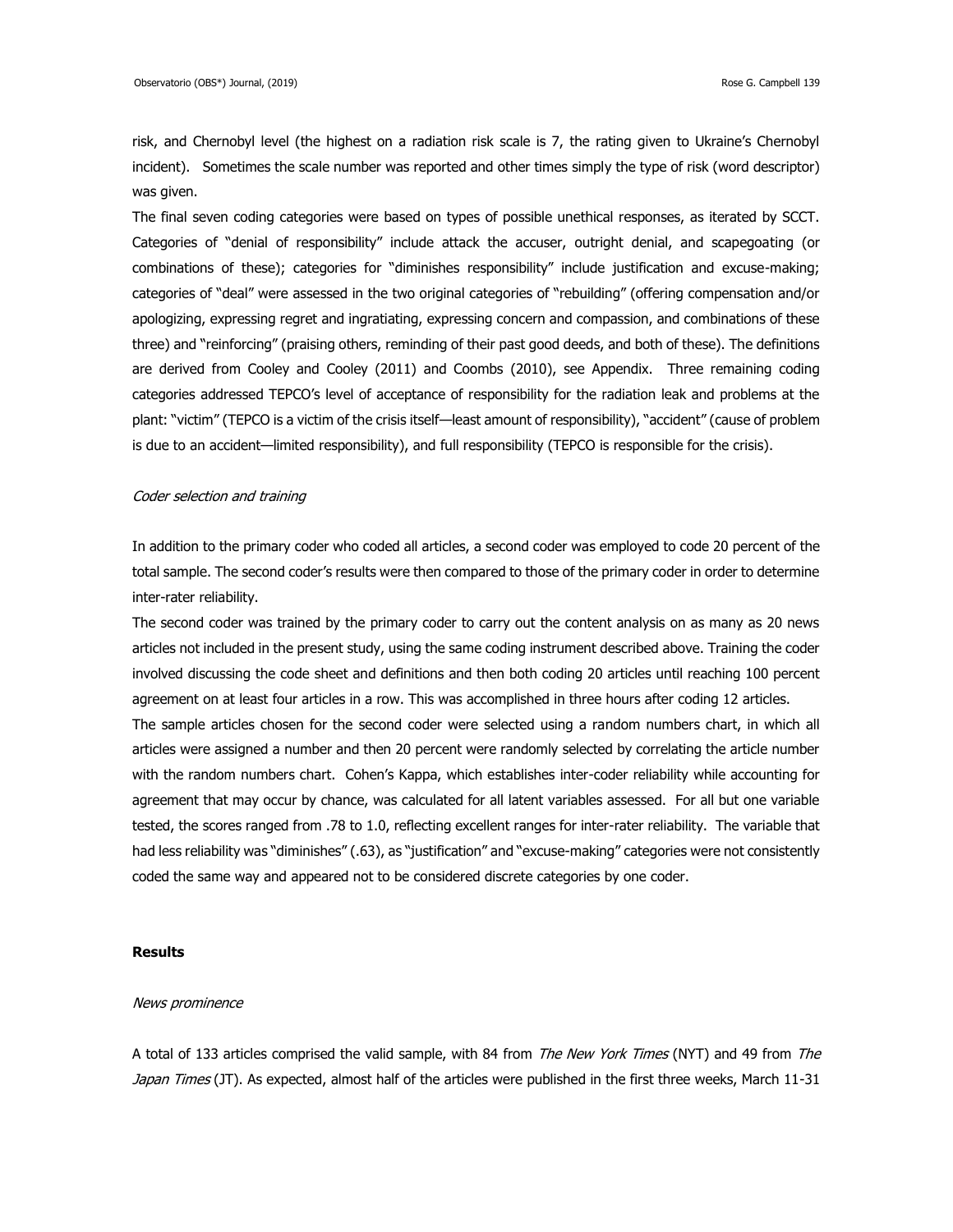(63, 47.4%). In April, 37 (27.8%) relevant articles were published and in May and June there were 28 (21.1%) and 5 (3.7%), respectively. With a range of 133 to 2,530 words, the average article length was 1008.08 ( $sd =$ 493.78). Close to half (43%) of the articles appeared on the front page of the two newspapers, but all were published in the front sections.

## Sources of information

The most frequently cited or consulted sources were government officials (63, 47.4%) and nuclear regulatory agency personnel (56, 42.1%). Few articles reported private Japanese citizens' reactions (8, 6%), but primarily this was due to the sample selection procedures. The primary or secondary topic had to be about the nuclear power plant and TECPO (or the utility company name in some form) had to be mentioned to be included, which excluded a lot of articles from the sample. TEPCO personnel were quoted or cited in 81 articles (60.9%). To be counted as a source, TEPCO couldn't simply be mentioned; the article had to cite or quote (attribute) information from an official/manager, laborer/worker, executive, or spokesperson. All comments or information attributed to the organization with no explanation (e.g., "TEPCO said…" or "a statement released by TEPCO…") were attributed to spokespeople/public relations personnel, unless "officials," "executives," or "engineers" (experts) specifically were mentioned.

Of the 81 articles that cited or quoted information from a TEPCO representative of some type, the majority of articles identified the source as a public relations spokesperson or simply "TEPCO" with no specific position mentioned (43, 53%). The next most frequent TEPCO source cited was a top executive, either the president or top manager (18, 22%). TEPCO's president was criticized for disappearing from the public eye for a week following the crisis; eventually we learned he was hospitalized with heart problems following the natural disaster. More articles would have quoted him had he been in the limelight from the beginning.

Significant differences in sources cited or quoted occurred as a function of newspaper source ( $\chi^2 = 14.94$ ,  $df =$ 5,  $p < .01$ ). For example, NYT cited TEPCO expert sources (e.g., engineers) in 7 (8%) articles (0% of JT) and attributed more than one TEPCO source in 11 (13%) articles (0% in JT). They cited public relations professionals or spokespeople with the exact same frequency (32%) in both newspapers.

## **Topics**

The Fukushima Daiichi plant radiation crisis was the primary topic in 127 of the 133 articles (95.5%) and a secondary topic in 6 (4.5%) articles. Again, sample inclusion rules required the nuclear power plant to be primary or secondary. Other topics mentioned with greater frequency were containment/clean-up attempts at plant (113, 88.7%), government action or policies (47, 28.6%), impact on stocks and profits (12, 9%), and plant worker injury (8 articles, 6%). Many other articles published during this time frame dealt with these topics as primary or secondary, so their minimal presence in articles dealing with TEPCO do not suggest the newspapers did not cover these topics. For example, many more articles not included in the sample described radiation effects on agriculture, exports, and fish, but because they did not have any discussion of the plant or TEPCO's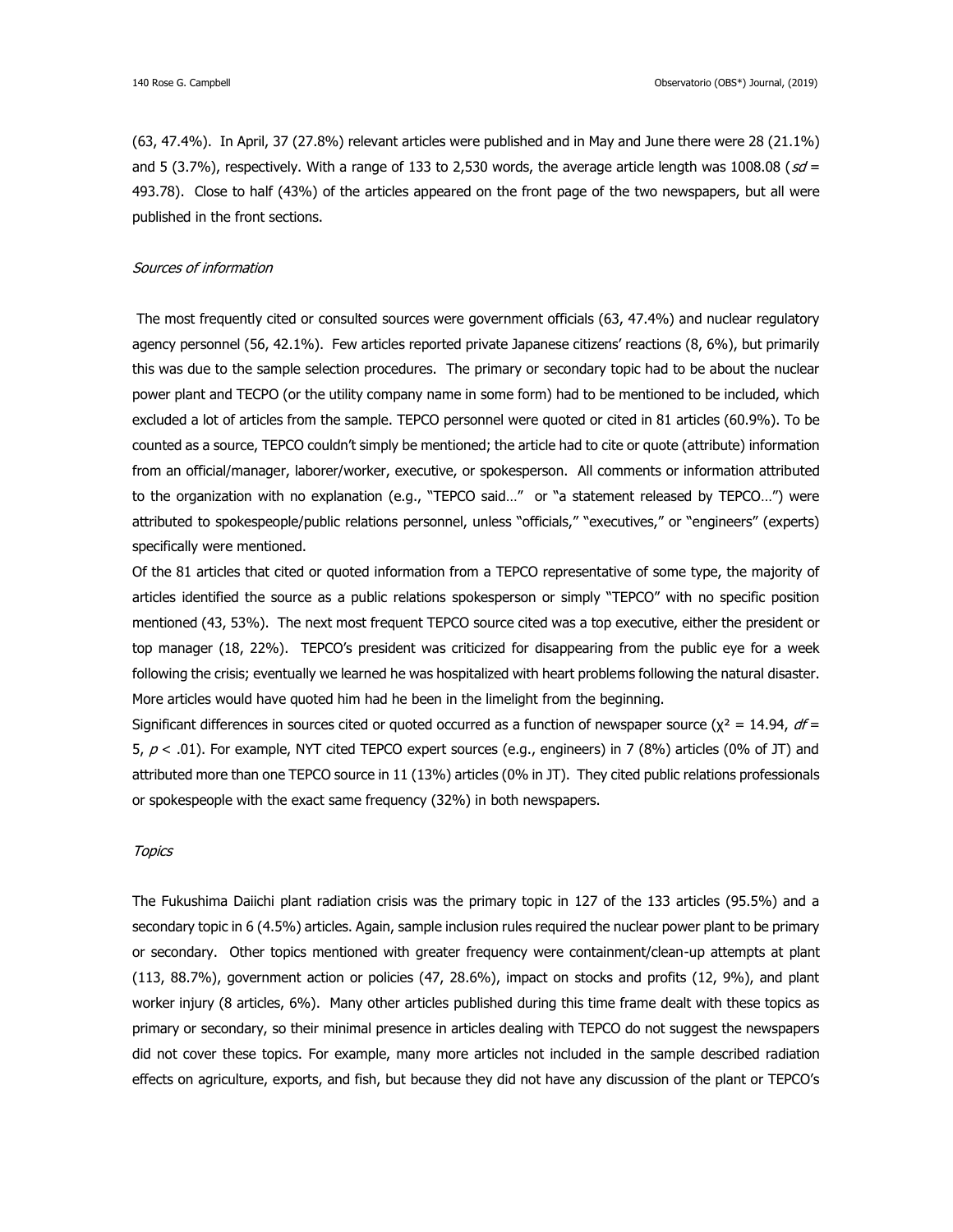efforts to contain the radiation, they were not included in the sample. The radiation and the plant was background factual information only.

#### Risk level

The level of human risk due to radiation exposure was of critical importance to the public and thus was mentioned in 85 percent (113) of all articles. TEPCO's changing risk analysis was a point of scrutiny and criticism later, so it became a key variable in this study. The public needed reliable and factual information to make decisions about evacuation, food sources, water, and other prevention and life-sustaining issues. In many of the articles, TEPCO officials were quoted as describing the risk level as "uncertain" (56, 42.1%). The next most frequent category was "minimal or minimizing," which is designed to reassure the public and thwart panic (24, 18.%). High risk (scale level 5 or 6) was indicated by TEPCO in 11 articles (8.3%) and "highest risk" (scale level 7, Chernobyl) was indicated in 12 articles (9%). Fewer articles listed "moderate risk" or they did not address risk levels at all.

Significant differences existed in the risk determination as a function of the newspaper source and crisis timeline. For illustration, The Japan Times reported a high risk or highest risk in 20.4 percent of its news articles (10 of 49) and The New York Times reported these two levels in 15.5 percent (13 of 84), but there were significant differences across categories:  $\chi^2 = 25.41$  ( $dF = 6$ ,  $p < .001$ ). For crisis timeline, the month of the publication (March, April, May or June) was considered in relation to risk level. During the first three weeks of the crisis following the earthquake and tsunami (March 11-31), the most frequently identified risk levels stated by TEPCO personnel were "uncertain" (35, 26% of articles) and minimal/minimizing (16, 12%), with TEPCO stating more alarming risk levels in mid-April and May:  $\chi^2 = 52.93$  (df = 18, p < .001).

## Ethical conduct

This issue is a central focus of the crisis communication analysis and three variables addressed how TEPCO positioned itself in relationship to the nuclear event at its plant. We evaluated TEPCO officials' responses to determine the degree of corporate responsibility admitted and how they portrayed the utility company's involvement. TEPCO admitted being responsible for the plant's inability to withstand the earthquake and tsunami in only 7 (5.3%) of the articles. TEPCO's primary positions regarding culpability was that of a "victim" of the disaster (38 articles, 28.6%), which is the lowest level of responsibility; or that of responder to an "accident" (36, 27.1%).

No significant newspaper source differences were identified in regard to degree of culpability assumed by TEPCO. An analysis of crisis timeline, however, did reveal one significant difference in responsibility position. TEPCO claiming to be a victim with the least amount of responsibility was the dominant position given in the first two months of the crisis, but TEPCO distanced itself from this viewpoint in May and June ( $\chi^2 = 8.63$ ,  $df = 3$ ,  $p < .05$ ). There were no significant newspaper source differences in level of responsibility for the other two categories.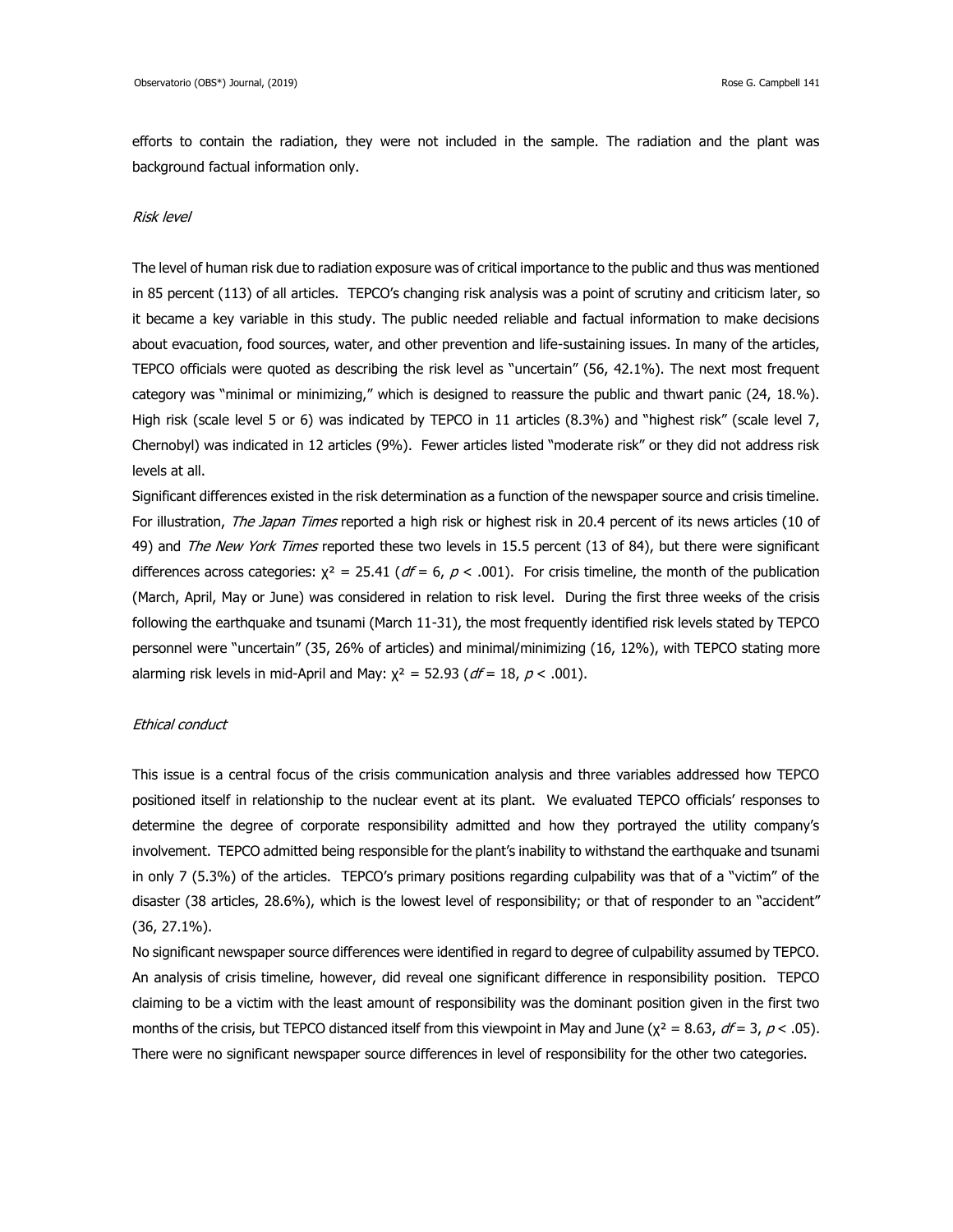SCCT categories of crisis communication also were assessed. Of these, the most common response attributed to TEPCO personnel was denial (43, 32.3%), and specifically, "outright denial" (40, 30.1%). Included in this definition was "providing conflicting information," as that indicated denial of the situation and its responsibility for managing the information. "Diminish" responsibility was the next most frequent unethical approach, with 37 (27.8%) articles containing TEPCO comments that reflected such strategies. Of these, 23 (17.3) reflected "making excuses" and 14 (10.5%) represented "justification" of questionable actions or both excuses and justification. (Note that this variable had the lowest score on the inter-rater reliability test of all variables tested because of the lack of distinction between "justification" and "excuses" categories, but the overall score of the category, rather than the individual diminish strategies, are very reliable.) "Rebuild" strategies were rarely expressed by TEPCO officials, with only 8 articles (6%) reporting that TEPCO apologized for the damage its actions caused. Within the category, only one time was a TEPCO official quoted as expressing compassion and concern for the affected publics, and that was the spokesperson for TEPCO. It may be that apologies and compassion were expressed in other articles, but the comments did not make it into the sample articles in which TEPCO was a primary or secondary topic. Reporting guidelines may have played a role, as well. The final category of SCCT was "reinforce," which includes praising others (5 articles, 3.8%) and reminding of past good deeds (2, 1.5%).

No significant crisis timeline differences were revealed in the analysis of the deny, diminish, rebuild, and reinforce responses. Only one significant difference was found in newspaper sources among these categories: Reinforce strategies (praising others, reminding of past good deeds) were described in 7 (8%) NYT articles and in no JT articles ( $\chi^2 = 4.31$ ,  $df = 1$ ,  $p < .05$ ).

## **Discussion**

This study examined TEPCO's crisis communication following the 2011 Great Eastern Japan Earthquake and tsunami, which damaged the Fukushima Daiichi Power Plant operated by Tokyo Electric Power Company. In hindsight, we know that years before the 2011 disaster that TEPCO was aware that Fukushima Daiichi plant was ill prepared for such a disaster and had failed to build new safety structures that would have likely prevented the partial meltdown and deadly radiation leak:

> "The utility's reactors have suffered numerous troubles. In 2002, the government revealed that TEPCO had falsified reports on government inspections and concealing safety incidents at its nuclear power plants for more than two decades. While TEPCO initially admitted to 29 falsifications, including cover-ups of cracks in reactor core shrouds in all three of its power plants, it later admitted to 200 cases involving the submission of false technical data. The scandal led to the resignations of TEPCO's president, vice president, chairman and two other executives. In 2007, TEPCO announced that an internal investigation revealed there were even more unreported incidents, including a 1978 case where an operation error led to five control rods at reactor 3 in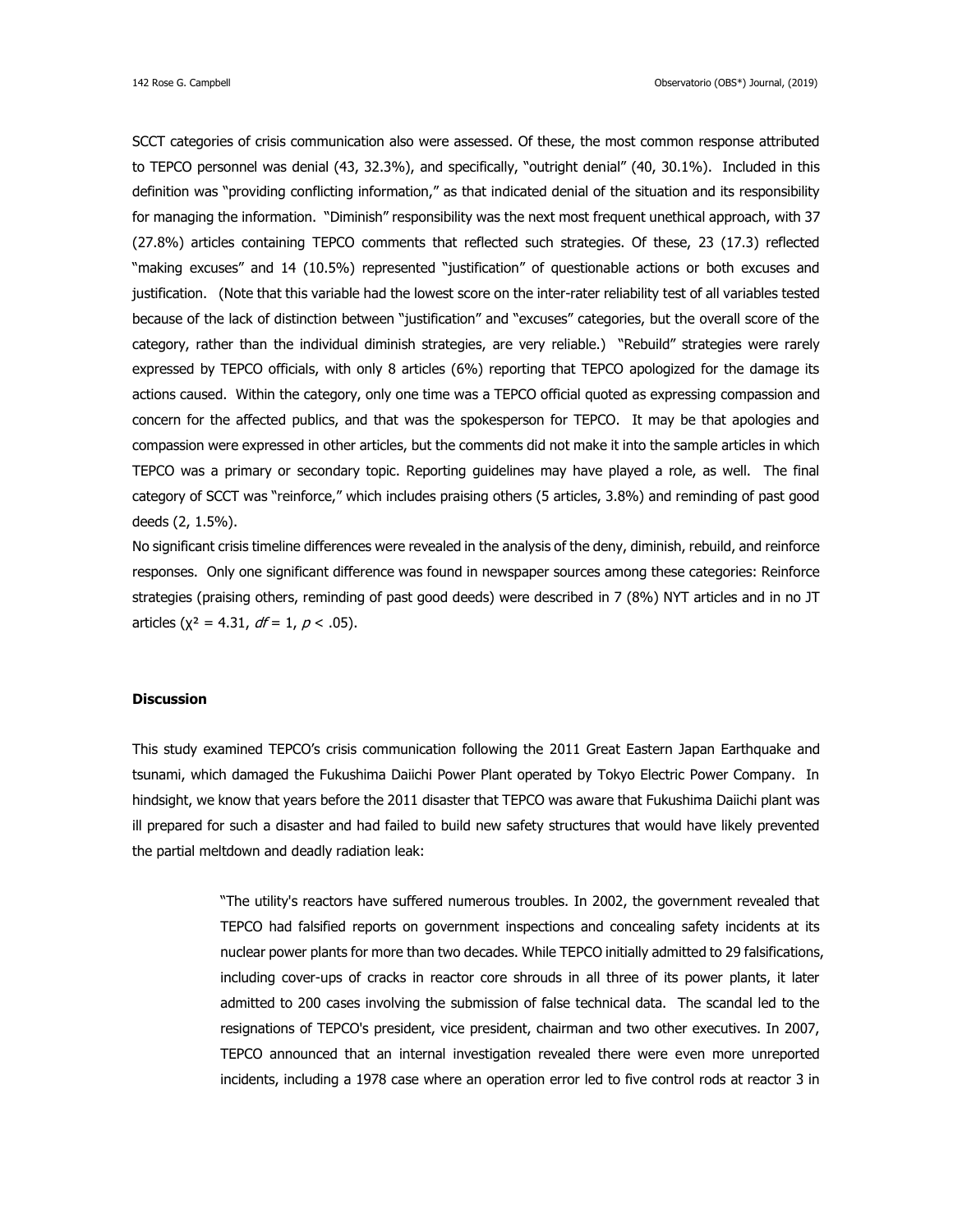$\overline{a}$ 

the Fukushima No. 1 plant to slip down, allowing the core to initiate a self-sustaining nuclear reaction." 7

The present study revealed that for weeks after the earthquake and tsunami, TEPCO maintained that it was a victim of an unfathomable disaster, that no level of preparation could have prevented the breakdown of the facility. In spite of knowing about the serious damage at the nuclear power plant, TEPCO officials initially framed the radiation risk as either uncertain or minimal, in spite of independent reports to the contrary. Further, when TEPCO was called to question for several missteps that likely led to the partial meltdown (e.g., operators delayed the flow of seawater needed to cool the reactors), officials gave conflicting reports of what happened, obfuscating facts.

As mentioned, news reports eventually made it clear that TEPCO was at fault and had dangerously misled the public, and did so in concert with public officials and government regulatory boards. In the first crucial weeks of the crisis, however, the news coverage indicates that TEPCO chose to protect its financial assets and reputation rather than provide honest information in the public's best interests.

Until news investigative reports proved otherwise, TEPCO officials most frequently portrayed itself as a victim of the natural disaster, arguing that they could not have predicted the damage that stemmed from the earthquake and sea wall. Claiming "victimhood" represents the lowest level of responsibility possible. The most common public statements regarding personal responsibility for the accident reflected SCCT's "denial" category. The news articles revealed that TEPCO officials outright denied culpability or gave conflicting reports of the state of the facility as well as their actions and efforts to solve the problem and prevent further harm. Additionally, the most frequently cited TEPCO source in the JT was, well, no source (25, 51%). This means that officials and executives of TEPCO were unavailable for comment on over half of the news stories, particularly in the critical early days of the crisis. As mentioned earlier, the president of the company disappeared completely for a week following the accident, and later it was revealed he was hospitalized with heart problems. This information was not widely reported to the press, however, until much later. Not having a top executive on hand following this major catastrophe only led to more speculation by the news media regarding TEPCO. The second most frequently cited source was a public relations professional or spokesperson (32%), which illustrates the lack of importance TEPCO ascribed to news media and public reporting.

The Japan-based and U.S.-based newspapers were compared to determine if their crisis reporting differed. The study found significant differences in types of sources cited, with the NYT attributing comments to experts and company executives at a higher rate than its Japanese newspaper counterpart. Additionally, the NYT more often cited a variety of sources in a single article more frequently than did the JT. This can be accounted for by the differences in news practices, with U.S. journalists generally striving for multiple sources to balance a story and give more depth to the reporting. In Japan, the best source considered is enough in some cases. The JT also

<sup>&</sup>lt;sup>7</sup> Martin, A. (May 17, 2011). When it comes to mighty TEPCO, pride goes before the fall[. The Japan Times.](https://www.japantimes.co.jp/news/2011/05/17/reference/when-it-comes-to-mighty-tepco-pride-goes-before-the-fall/#.XIHj-dFS_sE)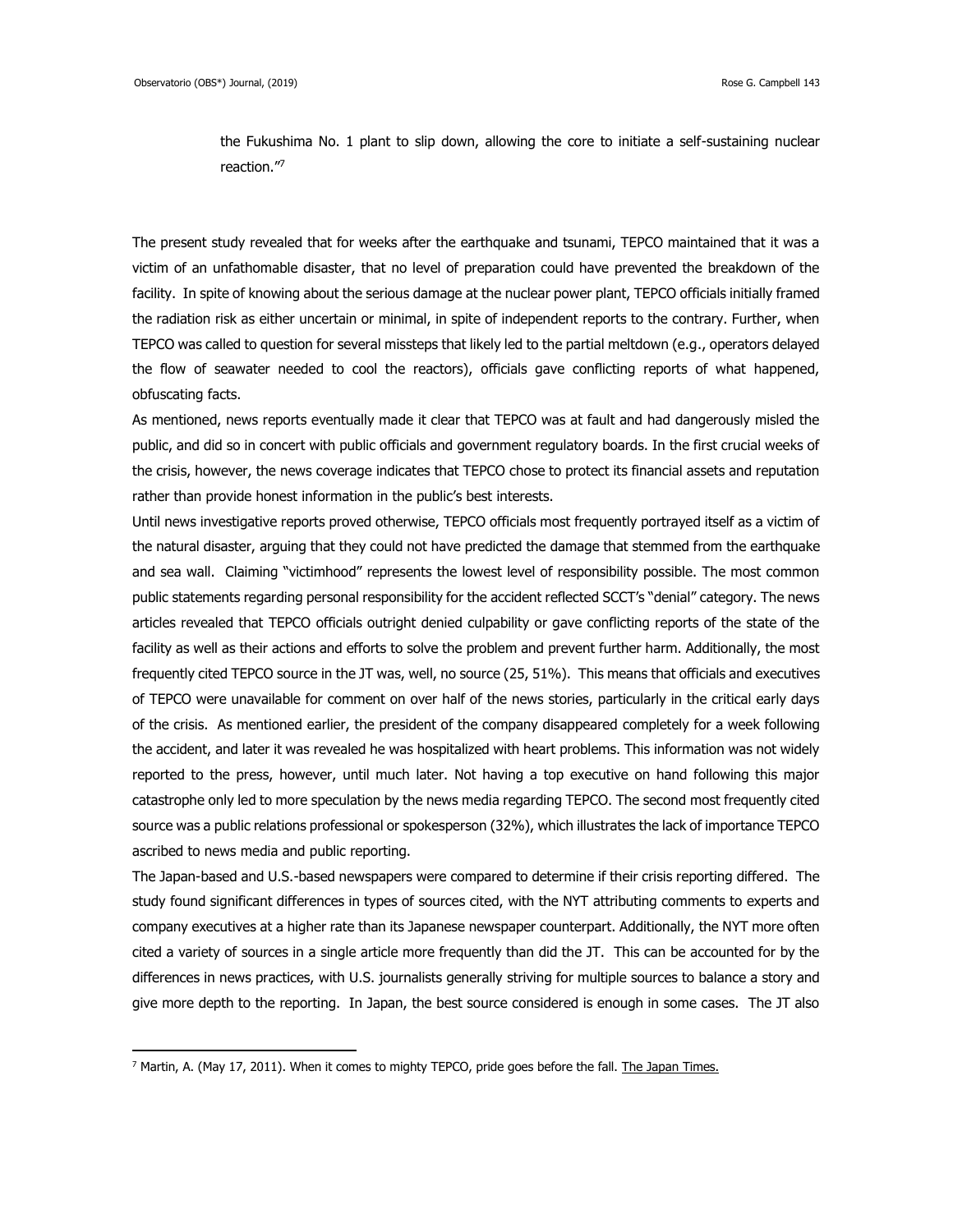discussed risk levels significantly more frequently than did the NYT and also repeated the news of the "highest level risk" in more articles than did the NYT, once TEPCO admitted to the Chernobyl-level conditions. This is logical, because the Japan-based newspaper naturally reports news most critical to the well-being of its readers, those who are in Japan.

The timeline of the crisis also accounted for some significant differences in content. In particular, TEPCO more frequently played the "victim" card during the first 6 weeks of the disaster compared to the next 6 weeks. Additionally, the crisis timeline predicted the level of risk, with "uncertainty" and "minimal/minimizing" risk being the most frequently cited risk levels by TEPCO in the first few weeks of the crisis, compared to the end of the three-month period studied.

## **Conclusion**

These findings are reflective of TEPCO's public response to an unprecedented crisis. The content analysis revealed that the SCCT model is an effective approach for analyzing organizations' crisis communication and particularly for identifying unethical practices. It also showed that a domestic newspaper's focus (JT) is on the public's self-interest, in this case risk levels, whereas the international paper (in this case, the NYT) is fixated on depth of analysis (e.g., multiple sources and more subtopics of impact). TEPCO's choice to make public relations professionals (or no source) as the face of the company to news media, rather than its top executives or experts, was alarming, especially given this catastrophic event. It may illustrate the company's unwillingness to place its leaders and experts in the public eye, or a lack of understanding regarding the critical role of leadership in crises. While mainstream newspapers are considered highly credible sources among Japanese citizens, especially in 2011, these results should be taken with caution. First, they reflect the content of just two newspapers, although they are prominent and respected sources. Second, only English-language newspapers were analyzed. Although The Japan Times has the largest circulation among Japanese citizens compared to other Japan-based Englishlanguage newspapers, the study would be more comprehensive and perhaps reveal different findings if a Japanese language newspaper source was also included. Third, blogs and other online and user-generated content, as well as public documents from TEPCO (website, white papers, press releases) would provide another rich landscape of content to study TEPCO's crisis response.

This study also provides practical and theoretical contributions to the crisis communication literature. At the practical level, SCCT with its ethics-centered approach is an effective framework for creating representative cases depicting how organizations handle crises. Extant crisis communication studies, however, typically examine communication with stakeholders of a single entity (such as a corporation), those who are particularly affected by an event. From a theoretical perspective, crisis cases collectively may help illuminate underlying reasons for societal shifts in public trust, beyond those directly impacted by an institution's actions. Studies should extend across multiple agencies involved, beyond the crisis epicenter. For example, TEPCO is a complex business operation and as a utility it is regulated by government. TEPCO was not the only active player in the crisis. While findings from one report cannot link directly to trend data (e.g., the Edelman Trust Barometer), crisis studies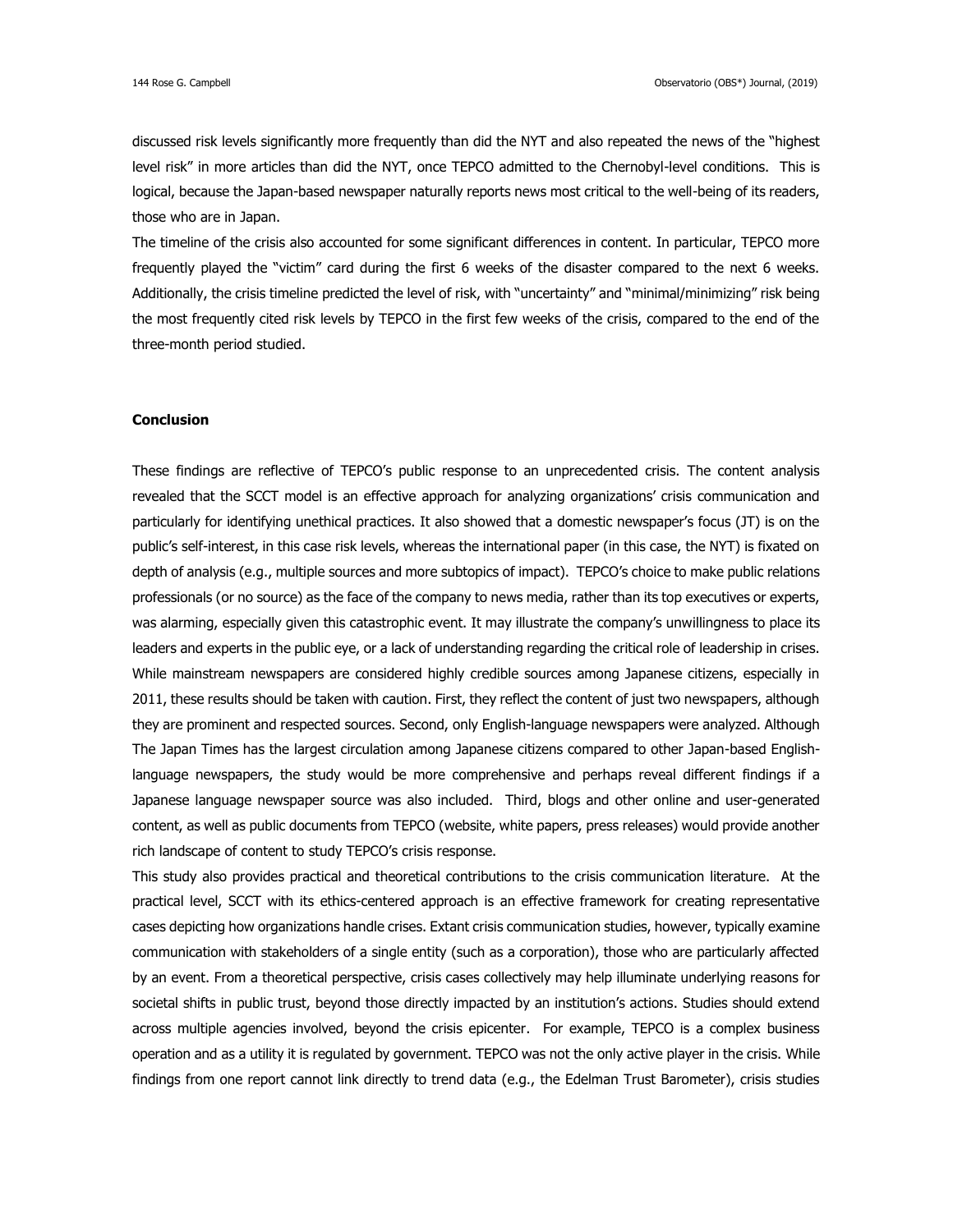examining diverse institutions (government agencies, politicians, and major infrastructures) may reveal patterns and trends in conduct that cumulatively serve to erode public trust. When multiple societal structural components are viewed as deceptive or lacking transparency, vertical connectivity breakdowns are significant (Eek & Rothstein, 2005).

This study indicates that in spite of the wealth of knowledge accumulated about best practices in crisis communication, sometimes major corporations fail to do their jobs well. In spite of the enormity of this tragedy, TEPCO had every opportunity to respond to the crisis effectively by communicating immediately and through the right sources, by taking responsibility to solve the problem, by being honest and transparent during the process, and by putting the public's well-being at the forefront. What emerged instead appears to be a haphazard reactive response that ultimately created negative views of TEPCO and government officials, as well as the news media that reported their reactions and responses.

It is essential to note an important proviso. Because of the widespread devastation caused by the earthquake and tsunami, it is likely that everyone involved in TEPCO from top executives to the laborers, suffered great loss personally. All of them were operating under extreme duress. Nevertheless, even in tragic times, organizational leaders must step forward and put the public's safety first, rather than their bottom line.

This content analysis of media coverage of TEPCO's crisis communication also serves as a case example to illustrate the contributing role media may have played in shaping Japanese citizens' assessment of trust and well-being today (Edelman [Trust Barometer,](https://www.edelman.com/sites/g/files/aatuss191/files/2018-10/2018_Edelman_Trust_Barometer_Global_Report_FEB.pdf) 2018). While no direct causal relationship between media coverage and public trust measures can be determined by this methodology, many studies have linked media consumption to people's world views (for a summary, see McCombs, 2005). A free and responsible press is essential to a public democracy. When news media fail to be a reliable monitor of those in power, societal trust is fractured.

## **References**

- Aldrich, D. P. (2017). Trust deficit: Japanese communities and the challenge of rebuilding Tohoku. Japan Forum, 29(1), 39–52.
- Brashers, D. (2001). Communication and uncertainty management. Journal of Communication. 51, 477-497.
- Campbell, R. & Sato, H. (2010). Policy and politics of BSE in the United States. In H. Sato (Ed.), Management of health risks from environment and food: Policy and politics of health risk management in five countries (pp.317-338). New York: Springer-Verlag.
- Cardoso, G., Lapa, T., & Di Fátima, B. (2016). People are the message? Social mobilization and social media in Brazil. International Journal of Communication, 10, 3909–3930.
- Cooley, S.C & Cooley, A.B. (2011). An examination of the situational crisis communication theory through the General Motors bankruptcy. Journal of Media and Communication Studies, 3, 203-211.
- Coombs, W. T. (1999). Information and compassion in crisis responses: A test of their effects. Journal of Public Relations Research, 11(2), 125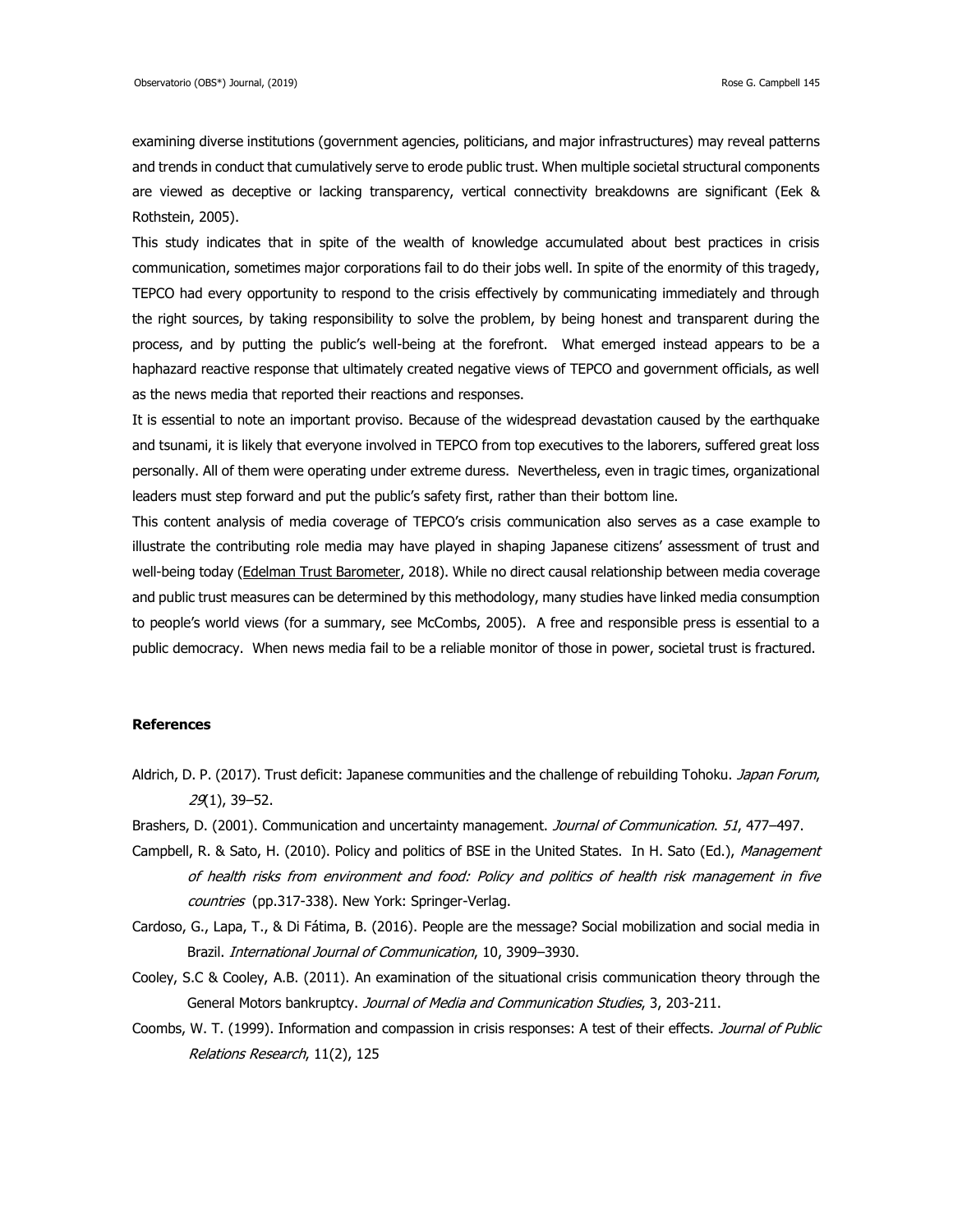- Coombs, W. T. (2007a). Protecting organization reputations during a crisis: The development and application of situational crisis communication theory. Corporate Reputation Review, 10(3), 163-176.
- Coombs, W. T. (2007b). Introduction. In T. Coombs (Ed.) Ongoing crisis communication: Planning, managing, and responding (pp. 2-3). Los Angeles: Sage.
- Coombs, W. T. (2010). Parameters for crisis communication. In Coombs, W. Timothy and Holladay, Sherry J. Malden (Eds.), The handbook of crisis communication (pp. 17-53). MA: Blackwell Publishing.
- Coombs, T. & Holladay, S.J. (1996). Communication and attributions in a crisis: An experimental study of crisis communication. Journal of Public Relations Research, 8(4), 279-295.
- Edelman Trust Barometer (2012). [Global results.](https://www.slideshare.net/EdelmanInsights/2012-edelman-trust-barometer-global-deck) Retrieved from: https://www.slideshare.net/EdelmanInsights/2012-edelman-trust-barometer-global-deck
- Edelman Trust Barometer (2018). [Global report.](file:///C:/Users/m8225/AppData/Local/Temp/Global%20report) Retrieved from: https://www.edelman.com/trust-barometer
- The QOG Institute. (2005). Exploring the causal relationship between vertical and horizontal trust. QOG Working Paper Series (4), University of Göteborg. Retrieved from: [http://www.pol.gu.se/digitalAssets/1350/1350645\\_2005\\_4\\_eek\\_rothstein.pdf.](http://www.pol.gu.se/digitalAssets/1350/1350645_2005_4_eek_rothstein.pdf)
- Fediuk, T., Coombs, W. T., & Botero, I. (2010). "Exploring crisis from a receiver perspective: Understanding stakeholder reactions during crisis events." In W. T. Coombs, & S. Holladay (Eds.), The Handbook of Crisis Communication (pp. 635-656). New Jersey: Wiley-Blackwell.
- Heath, R. (2006). Best practices in crisis communication: Evolution of practice through research. Journal of Applied Communication Research, 34 (3), 245-248.
- Johnson, D. & Sellnow, T. (1995). Deliberative rhetoric as a step in organizational crisis management: Exxon as a case study. Communication Report, 8(1), 54-60.
- Krippendorff, K. (2004). Content analysis: An introduction to its methodology. Thousand Oaks, CA: Sage.
- Link, R. (2012). Interculturalised Japanese logic and values in the aftermath of the March 2011 crisis. Journal Of Intercultural Communication, 28(5). Retrieved from: https://immi.se/intercultural/nr28/link.htm
- McCombs, M. (2005). The Agenda-setting function of the press. In G. Overholser, & K.H. Jamieson, (Eds.), The press (pp.156-168). New York, NY: Oxford University Press, Inc.
- Miller, D. (1999). Risk, science and policy: definitional struggles, information management, the media and BSE. Social Science & Medicine, 49(9), 17.
- Pearson, C. M., & Clair, J. A. (1998). Reframing crisis management. The Academy of Management Review, 23(1), 59-77.
- Penrose, J. (2000). The role of perception in crisis planning. Public Relations Review, 26(2), 155-171.
- Pew Research Center (March, 2011). Most are attentive to news about disaster in Japan: Public focuses on crisis at nuclear plants. Retrieved from: [https://www.people-press.org/2011/03/22/most-are-attentive-to](https://www.people-press.org/2011/03/22/most-are-attentive-to-news-about-disaster-in-japan/)[news-about-disaster-in-japan/](https://www.people-press.org/2011/03/22/most-are-attentive-to-news-about-disaster-in-japan/)
- Salgado, P., Ruão, P., & Machado, S. (2015). Managing reputational risk at Bosch car multi-media-Portugal: Creating safety nets through corporate communication programs. Observatorio, 9(3), 33-46.